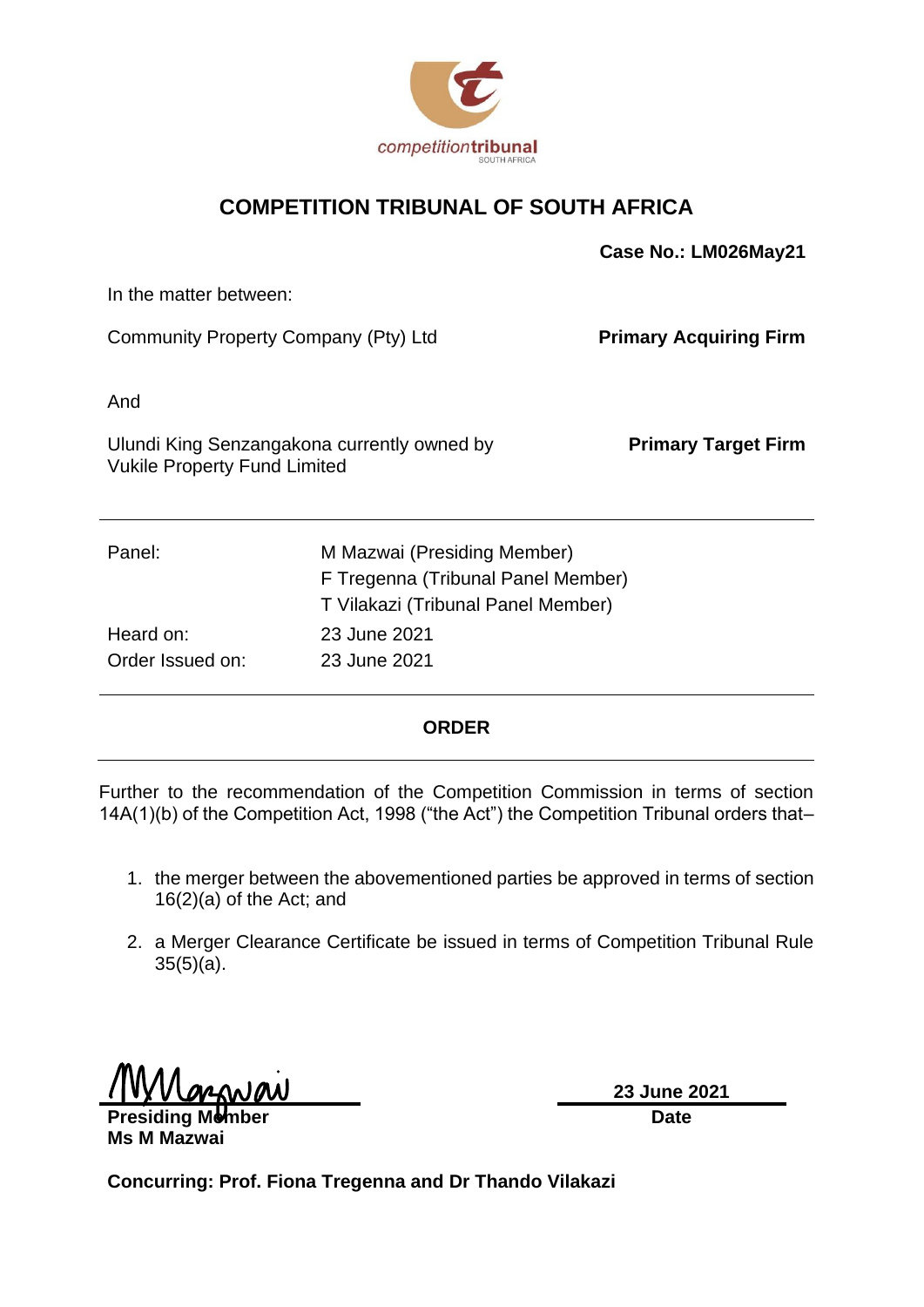

# **Notice CT 10**

## **About this Notice**

This notice is issued in terms of section 16 of the Competition Act.

You may appeal against this decision to the Competition Appeal Court within 20 business days.

## **Contacting the Tribunal**

The Competition Tribunal Private Bag X24 Sunnyside Pretoria 0132 Republic of South Africa tel: 27 12 394 3300 fax: 27 12 394 0169 e-mail: ctsa@comptrib.co.za

# **Merger Clearance Certificate**

**Date** : 23 June 2021

**To** : Cliffe Dekker Attorneys

Case Number: LM026May21

Community Property Company (Pty) Ltd And Ulundi King Senzangakona Vukile Currently Owned by Property Fund Ltd

You applied to the Competition Commission on **19 May 2021** for merger approval in accordance with Chapter 3 of the Competition Act.

Your merger was referred to the Competition Tribunal in terms of section 14A of the Act, or was the subject of a Request for consideration by the Tribunal in terms of section 16(1) of the Act.

After reviewing all relevant information, and the recommendation or decision of the Competition Commission, the Competition Tribunal approves the merger in terms of section 16(2) of the Act, for the reasons set out in the Reasons for Decision.

This approval is subject to:

 $x \mid$  no conditions.

the conditions listed on the attached sheet.

The Competition Tribunal has the authority in terms of section 16(3) of the Competition Act to revoke this approval if

- a) it was granted on the basis of incorrect information for which a party to the merger was responsible.
- b) the approval was obtained by deceit.
- c) a firm concerned has breached an obligation attached to this approval.

### **The Registrar, Competition Tribunal**

Tebogo Hpirle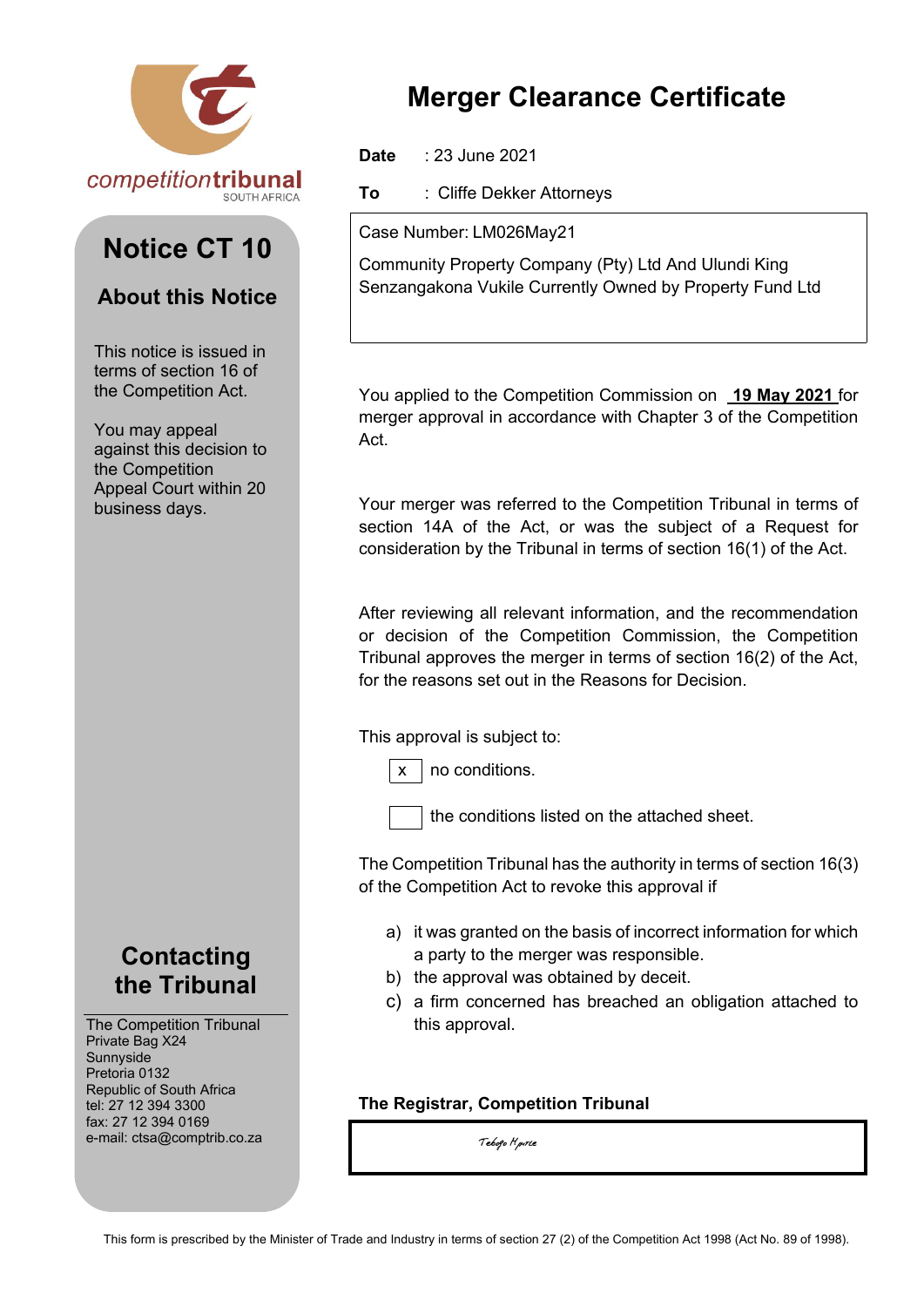

## **COMPETITION TRIBUNAL OF SOUTH AFRICA**

**Case no: LM026May21**

In the large merger between: **Community Property Company (Pty) Ltd** (Primary Acquiring Firm) And **Ulundi King Senzangakona currently owned by Vukile Property Fund Limited** (Primary Target Firm)

| Heard on:        | 23 June 2021 |
|------------------|--------------|
| Order Issued on: | 23 June 2021 |

### **REASONS FOR DECISION**

- [1] On 23 June 2021, the Competition Tribunal unconditionally approved the large merger between Community Property Company (Pty) Ltd ("CPC") and the letting enterprise known as Ulundi King Senzangakona Shopping Centre, owned by Vukile Property Fund Limited (the "target property"). The target property is located at King Dinuzulu/Princess Magogo Street in Ulundi, northern Kwa-Zulu Natal.
- [2] The transaction involves CPC acquiring the target property from Vukile Property Fund Limited, such that CPC will have sole control over the target property post-merger.
- [3] CPC is ultimately controlled by Old Mutual Limited ("OML").<sup>1</sup> The acquiring group through CPC is a property fund with a portfolio made up entirely of retail property, primarily community, small regional and regional shopping centres in rural and township areas in all nine provinces.
- [4] The target property is a community centre with a gross lettable area ("GLA") of 22 365m<sup>2</sup>. It consists of various components such as the main linear mall with line shops, a formal taxi rank, a KFC drive through and a fast-food court.<sup>2</sup>
- [5] The Competition Commission ("Commission") found a horizontal overlap in the activities of the merging parties as they are both active in the provision of lettable retail property. However, the Commission found no geographic overlap as the acquiring group does not own lettable centres within a 15km radius of the target property.<sup>3</sup>

<sup>1</sup> OML controls several firms in South Africa, and is not controlled by any individual shareholder.

<sup>&</sup>lt;sup>2</sup> The target property also houses anchor stores such as Spar, Game and Cashbuild, as well as other tenants that are well-known stores.

<sup>&</sup>lt;sup>3</sup> The nearest lettable retail property owned by the acquiring group is incomparable as it is 70kms away from the target property, and is a convenience centre with a maximum GLA of 5 000m<sup>2</sup>.